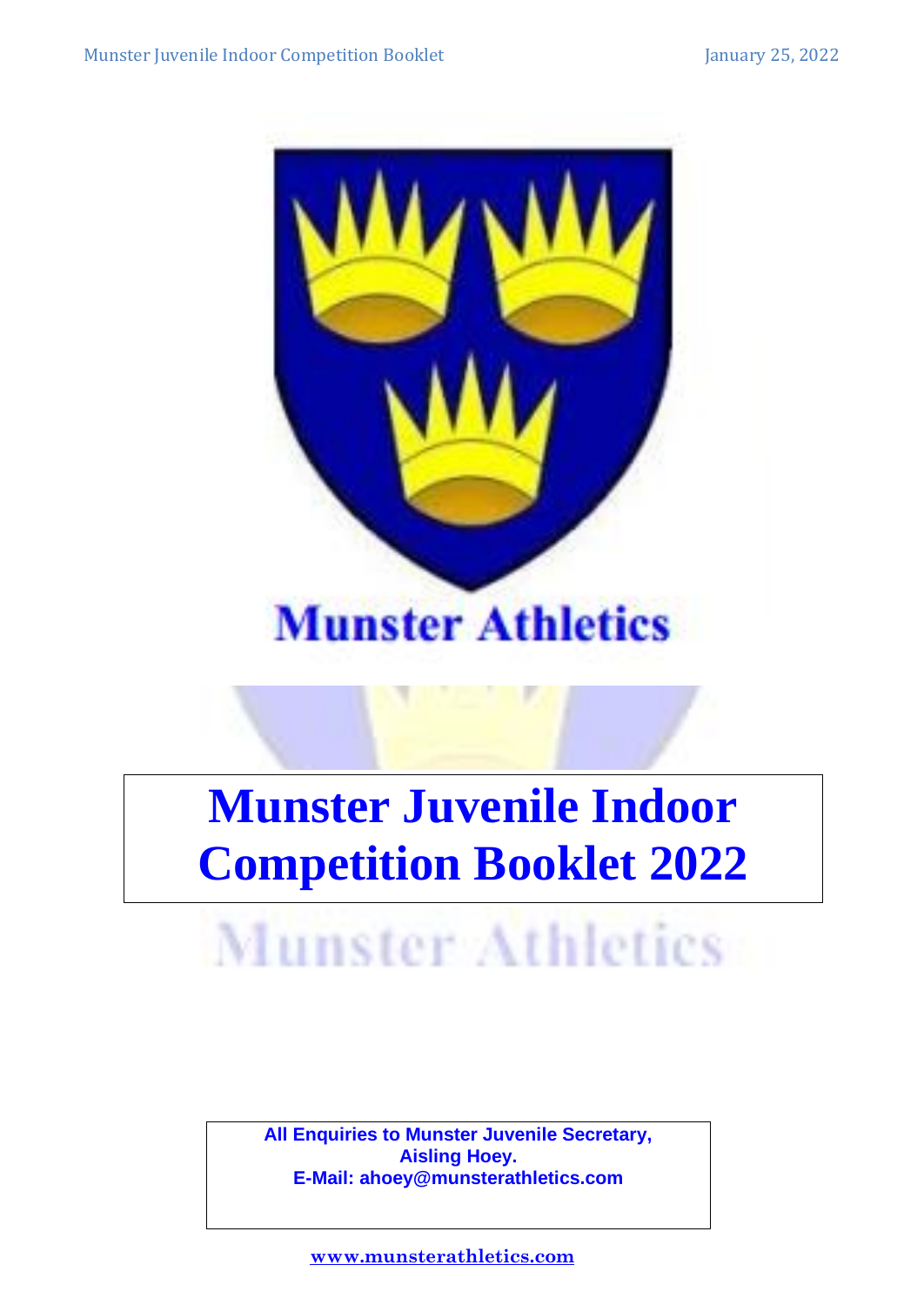

#### *Code of Ethics and Good Practice for Children's Sport*

*Policy Statement for Munster Athletics*

*Munster Athletics is fully committed to safeguarding the well-being of all of its members. Every individual in Munster Athletics should at all times show respect and understanding for members rights, safety and welfare and conduct themselves in a manner that reflects the principles of the organisation and the guidelines contained in* 

*the*

*Athletics Ireland Code of Ethics and Good Practice for Children in Athletics*

*In Munster Athletics, our first priority is the welfare of children & young people and we are committed to providing an environment which will allow participants to perform to the best of their ability, free from bullying and intimidation.*

*This is an extract from the Child Protection Policy Statement of Athletics Ireland Code of Ethics and acts as a guide for all rules. The Code has been distributed by Athletics Ireland to all Munster Clubs & is readily available from Athletics Ireland & on the Munster Athletics website at [www.munsterathletics.com](http://www.munsterathletics.com/).*

*See Munster Child Safeguarding Statement [here.](http://www.munsterathletics.com/forms/2022/Policies/Munster%20Athletics%20Child%20Safeguarding%20Statement%202022.pdf)* 

*Keep up to date with all Child Welfare issues [here.](https://www.athleticsireland.ie/juvenile/child-welfare/)*

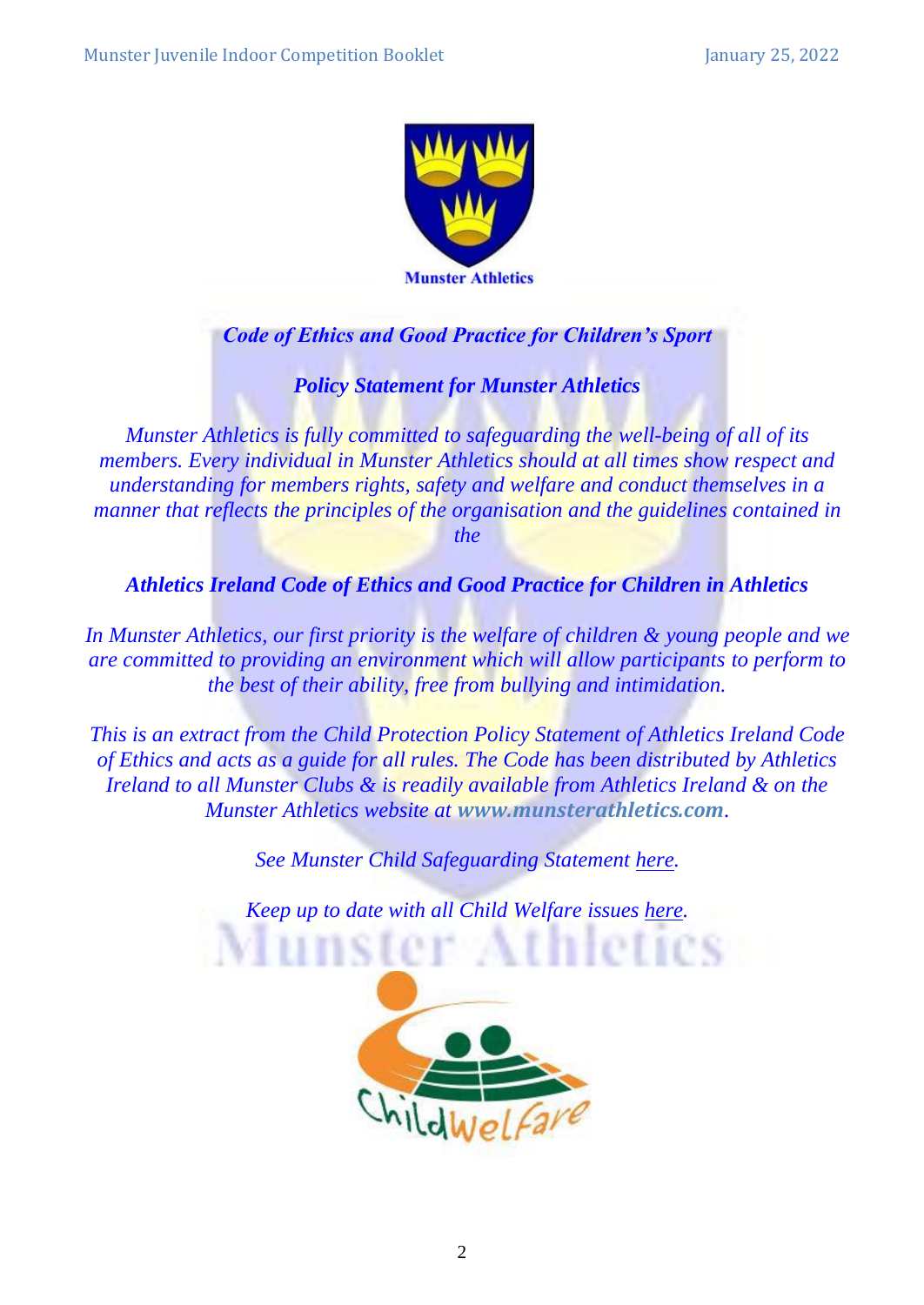#### **INDEX**

| <b>Covid-19 Health &amp; Safety</b>                                   |           |
|-----------------------------------------------------------------------|-----------|
| <b>2022 Age Categories</b>                                            | 5         |
| <b>Club Apparel</b>                                                   | 6         |
| <b>Competition Code of Conduct for Parents, Coaches &amp; Mentors</b> | 7         |
| <b>Permission for Use of Photographic /Film/Video Equipment</b>       | 8         |
| <b>2022 Juvenile Fixtures</b>                                         | 9         |
| <b>Indoor Rules</b>                                                   | 10        |
| <b>Timetables</b>                                                     | 13        |
| <b>Table of Hurdles &amp; Shot Specifications</b>                     | 18        |
| <b>Event Lists per Age Group</b>                                      | 19        |
| <b>Appendix 1 – Field Standards for High Jump &amp; Pole Vault</b>    | <b>20</b> |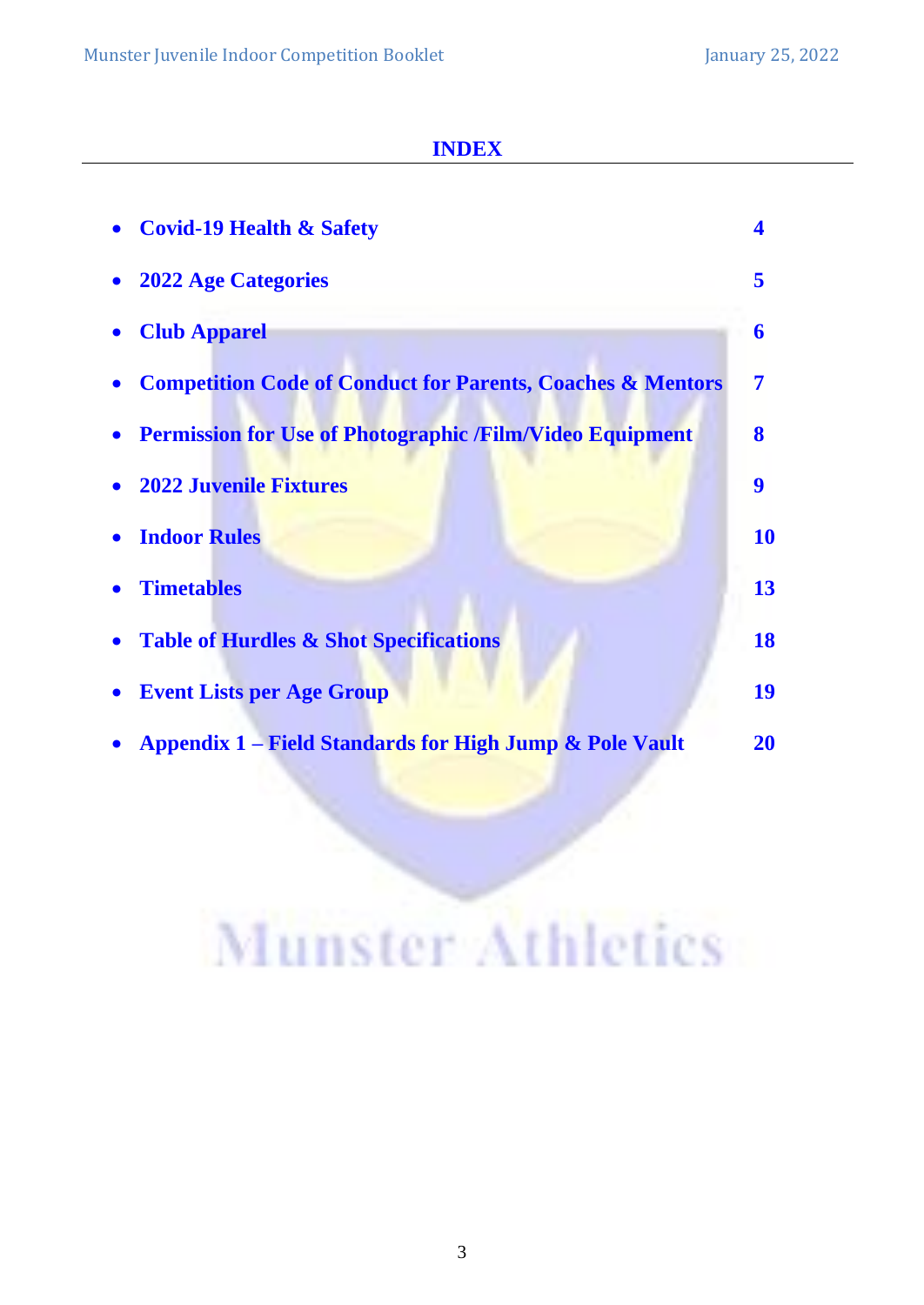#### **Covid -19 Guidelines – See Latest Government Guidelines [here.](https://www.gov.ie/en/press-release/0fc0d-government-announces-that-most-of-the-public-health-measures-currently-in-place-can-be-removed/)**

- **Everyone entering and while inside the venue must wear a mask. Athletes may remove their masks for warming up and competing only.**
- **Good hygiene practices should be maintained by everyone.**
- **Do not travel if you have tested positive for Covid-19.**
- **No cash will be taken at the door. Payment by card only.**

**The Government have reiterated the need for ongoing close monitoring of the virus. Sporting bodies should continue to risk assess individual activities and events. This includes the continued implementation of good hygiene practices along with recommending symptomatic individuals do not participate in or attend sporting activities.**

As set out in the announcement a large number of the public health measures currently in place can be removed. Key items in relation to sport & physical activity are as follows:

- 1. Formal requirements for physical distancing (2m) removed
- 2. 8pm closing time for sporting events removed
- 3. Capacity restrictions for outdoor sporting events removed
- 4. Capacity restrictions for indoor sporting events removed
- 5. Seated only spectators at indoor sporting events removed
- 6. Use of pods for indoor sporting activities removed
- 7. Use of a COVID pass to access indoor events removed

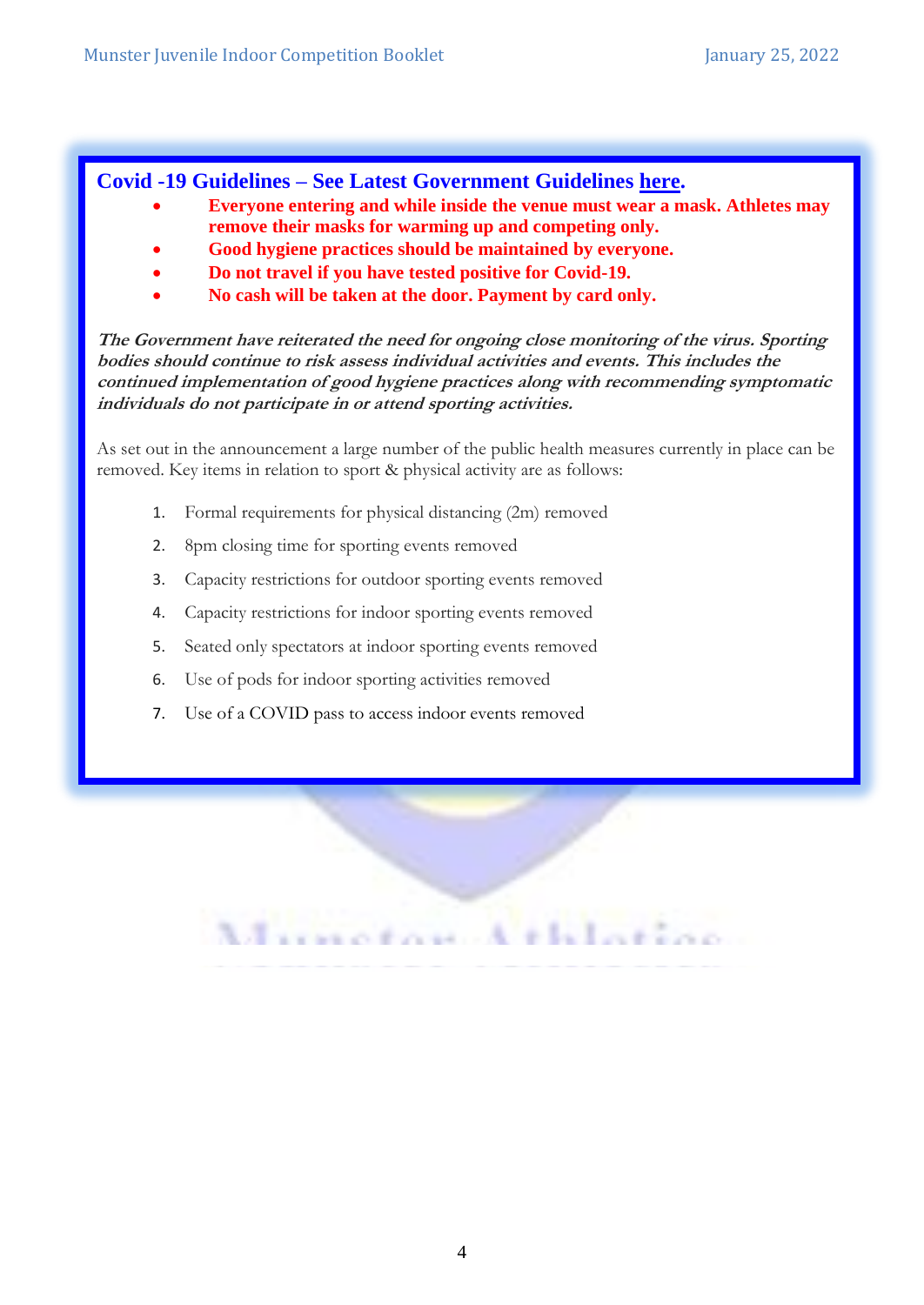#### **2022 Age Categories**

- 1. **Age categories calculated from 31 st December in the year of competition.**
- 2. **No athlete may obtain a birthday in the year of competition and compete in that age.**
- 3. **Please note all ages in this booklet should be read as UNDER the stated age.**

| Age 9         | <b>Born 2014</b> |
|---------------|------------------|
| Age 10        | <b>Born 2013</b> |
| <b>Age 11</b> | <b>Born 2014</b> |
| Age 12        | <b>Born 2011</b> |
| Age 13        | <b>Born 2010</b> |
| Age 14        | <b>Born 2009</b> |
| Age 15        | <b>Born 2008</b> |
| Age 16        | <b>Born 2007</b> |
| <b>Age 17</b> | <b>Born 2006</b> |
| Age 18        | <b>Born 2005</b> |
| <b>Age 19</b> | <b>Born 2004</b> |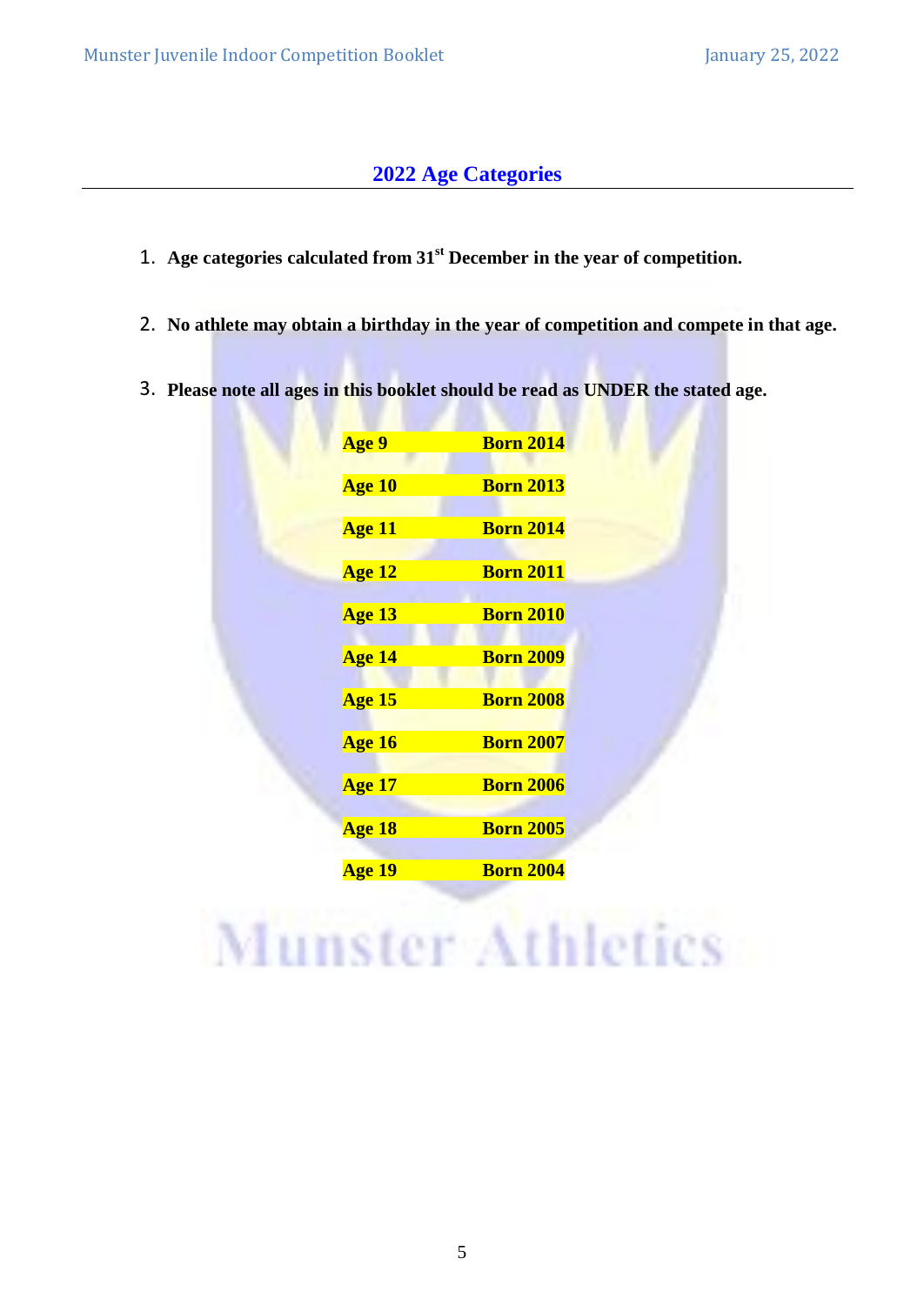#### **Club Apparel**

All Munster Clubs should be aware of the protocol around competition apparel.

- Official club singlets must be worn in all Munster/National competitions. If club singlet is not available, a plain white vest or tee-shirt is acceptable.
- National Apparel is to be worn only when representing Ireland at International Competition. No athlete should compete wearing Athletics Ireland shorts at a Munster/National Event.
- In general shorts should be single colour, not patterned. While a Nike/Adidas etc. logo is acceptable, multi- coloured or patterned shorts are not.
- Where possible shorts should complement the singlet, if in doubt black is always acceptable.

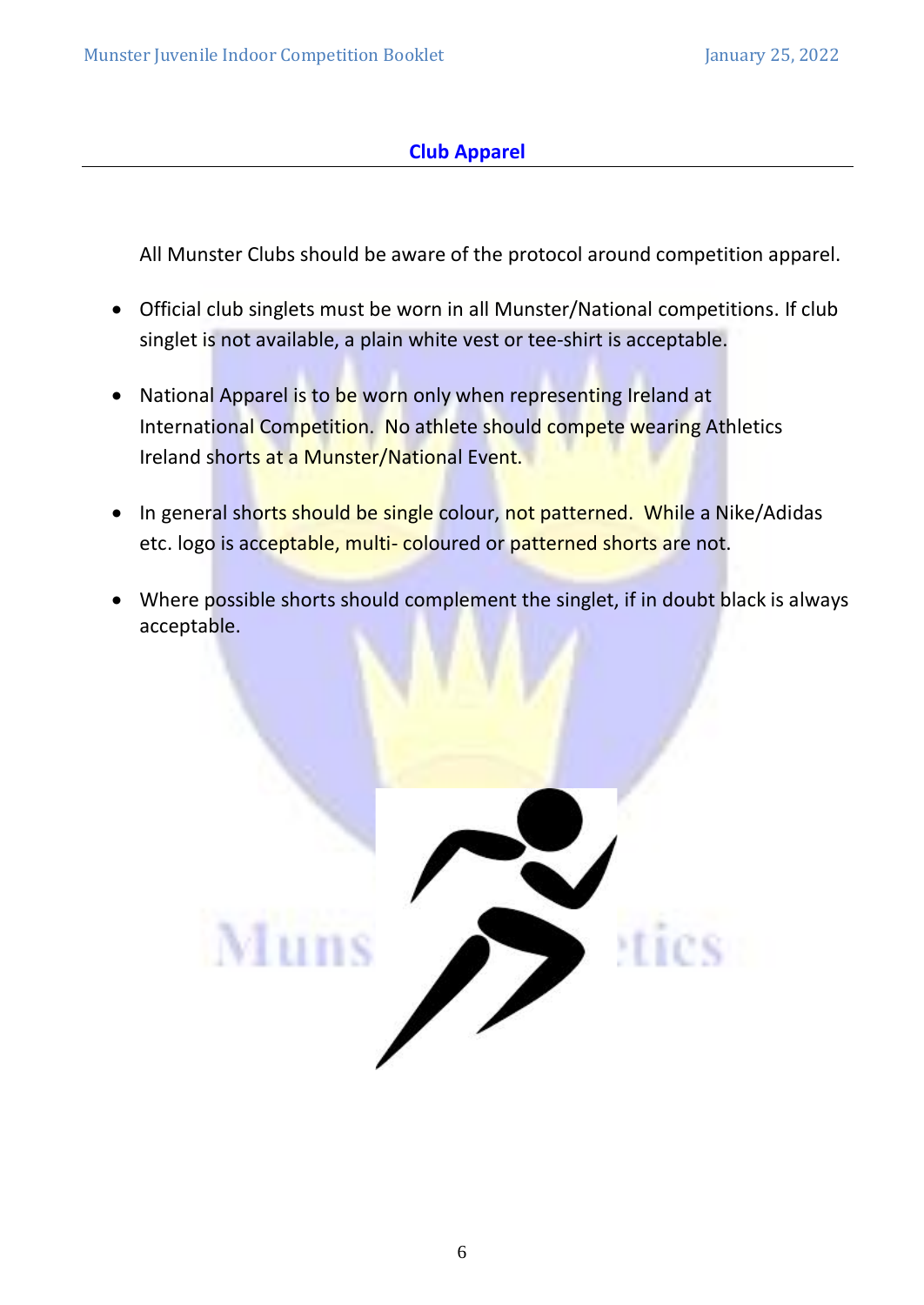#### **Competition Code of Conduct for Parents, Coaches & Mentors**

Parents/Guardians should lead by example

- Adopt a positive attitude to their children's participation
- Respect officials' decisions and encourage children to do likewise
- Do not exert undue pressure on your child.
- Never admonish your own child or any other child for their performance
- Be realistic in their expectations
- Show approval for effort, not just results
- Never embarrass a child or use sarcastic remarks
- Applaud good performances from all children
- Do not criticise children's performances
- Do not seek to unfairly affect a result
- Do not enter the competition area unless specifically invited to do so by an Official in charge
- Never use foul language or provocative language/gestures to Officials
- Do not question an Officials decisions or integrity
- Encourage children to respect and accept the judgement of officials
- Promote Fair Play

**Munster Child Officers and Referees on Duty at each Championships will be circulated by e-mail to all Clubs the week prior to each competition.** These are the people to speak to if you have a complaint.

#### **ANY BREACH OF THIS CODE MAY LEAD TO YOUR EXCLUSION FROM FUTURE EVENTS**

Munster Athletics & Athletics Ireland is fully committed to providing a positive, fair & safe environment for our children and officials. Munster Athletics & Athletics Ireland acknowledge that without the commitment of our officials, who give freely and generously of their time, it would not be possible to provide competitive opportunities for your children. Officials have a duty to be impartial, fair & fully informed of competition rules & regulations. If you have any Child Safeguarding queries, please email [childwelfare@athleticsireland.ie.](mailto:childwelfare@athleticsireland.ie)

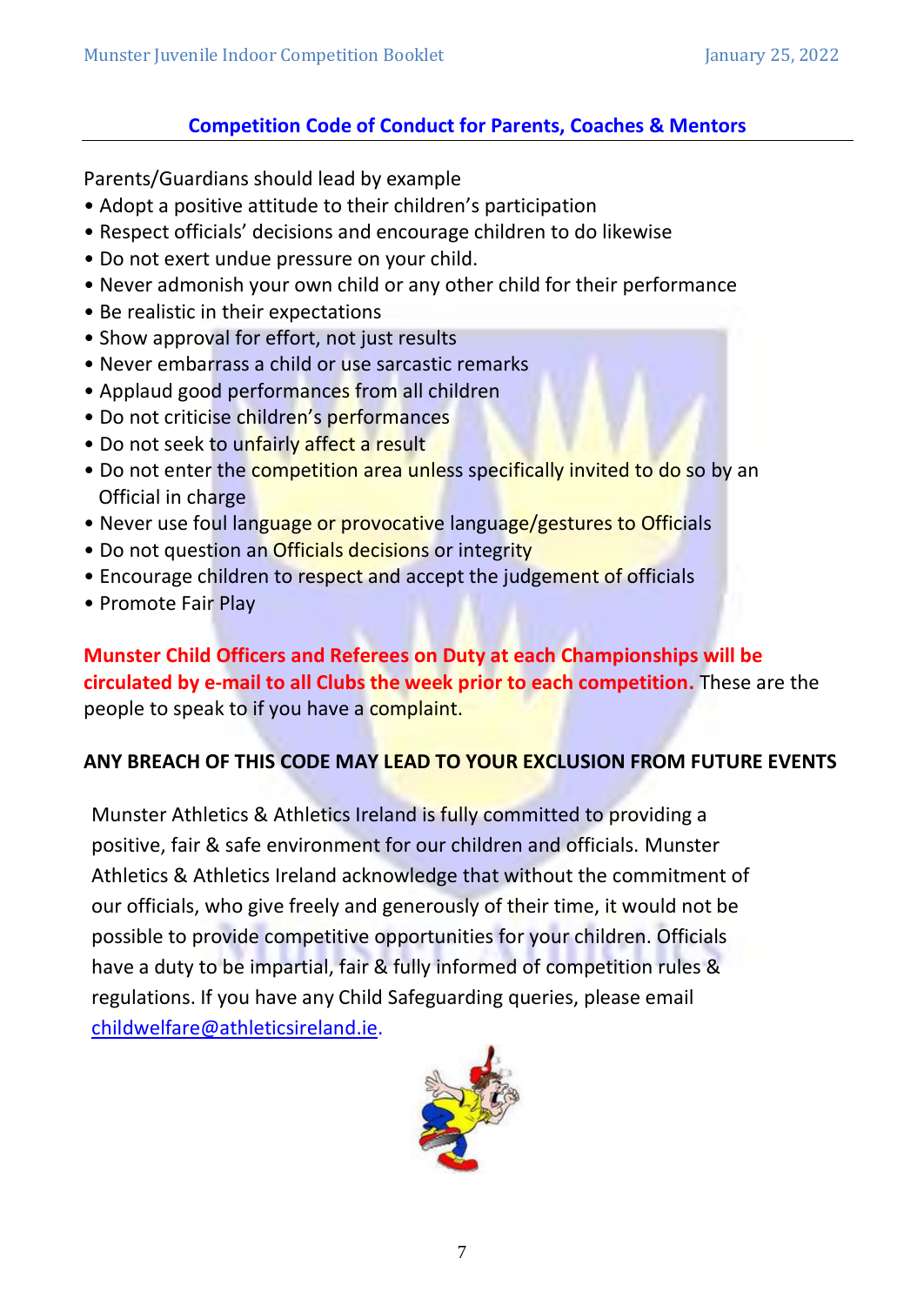

### **Permission for Use of Photographic/Film/Video Equipment**

**Munster Athletics request that any person wishing to engage in any video, zoom or close-range photography should register their details and collect a Hi Viz Jacket at the Check-In Desk/Number Collection Desk. It is not advisable that children are photographed or filmed without their permission and/or the permission of their parent/guardian.**

**See AAI Photography & Film Policy [Here.](http://www.munsterathletics.com/forms/2022/Policies/AAI_Filming_and_Photography_Guideline_021019.pdf)**

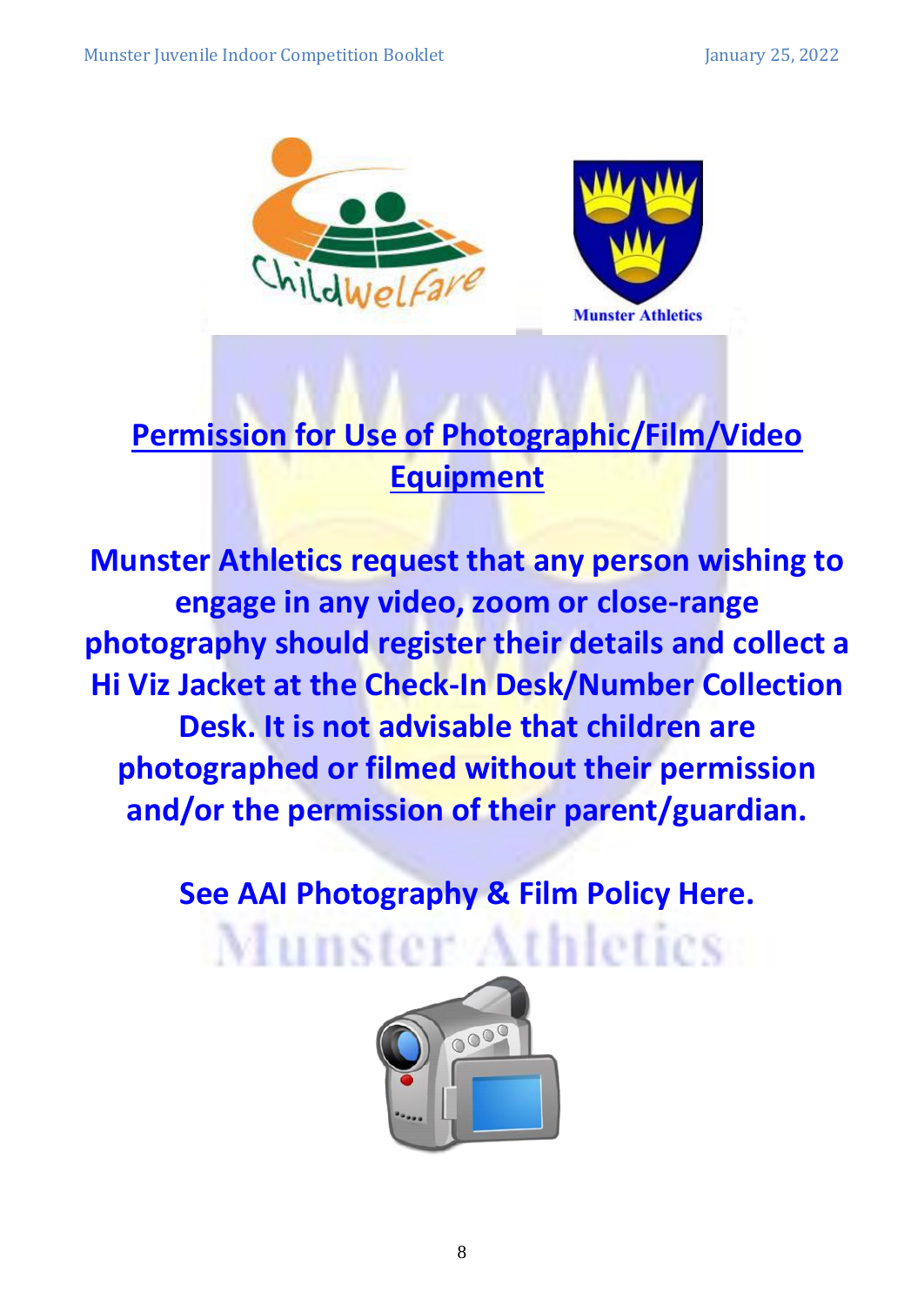#### **Juvenile Indoor Fixtures 2022**



| Date       | <b>Day</b> | Org            | <b>Event</b>                                                              | Venue         |
|------------|------------|----------------|---------------------------------------------------------------------------|---------------|
|            |            |                | Munster U14 to U16 Indoor Championships - Day 1 & Jnr, U23, Snr & Masters |               |
| 05/02/2022 | <b>Sat</b> | <b>Munster</b> | Walks & 3k                                                                | <b>Nenagh</b> |
| 06/02/2022 | <b>Sun</b> | <b>Munster</b> | Munster Senior, Masters & Junior & U23 Indoor Championships               | <b>Nenagh</b> |
| 12/02/2022 | Sat        | <b>Munster</b> | Munster U14 to U16 Indoor Championships - Day 2 & All Juvenile Walks      | <b>Nenagh</b> |
| 19/02/2022 | Sat        | <b>Munster</b> | Munster U12, U13, U17 - U19 Indoor Championships Day 1                    | <b>Nenagh</b> |
| 20/02/2022 | <b>Sun</b> | <b>Munster</b> | Munster U12, U13, U17 - U19 Indoor Championships Day 2 & All Pole Vault   | <b>Nenagh</b> |
| 05/03/2022 | Sat        | <b>Munster</b> | Munster Juvenile Relays & U16 - U19 1500m & U17 to U19 400m               | <b>Nenagh</b> |
| 26/03/2022 | Sat        | <b>Munster</b> | Munster U9 to U11 Indoor Championships - Day 1                            | <b>Nenagh</b> |
| 27/03/2022 | <b>Sun</b> | <b>Munster</b> | Munster U9 to U11 Indoor Championships - Day 2                            | Nenagh        |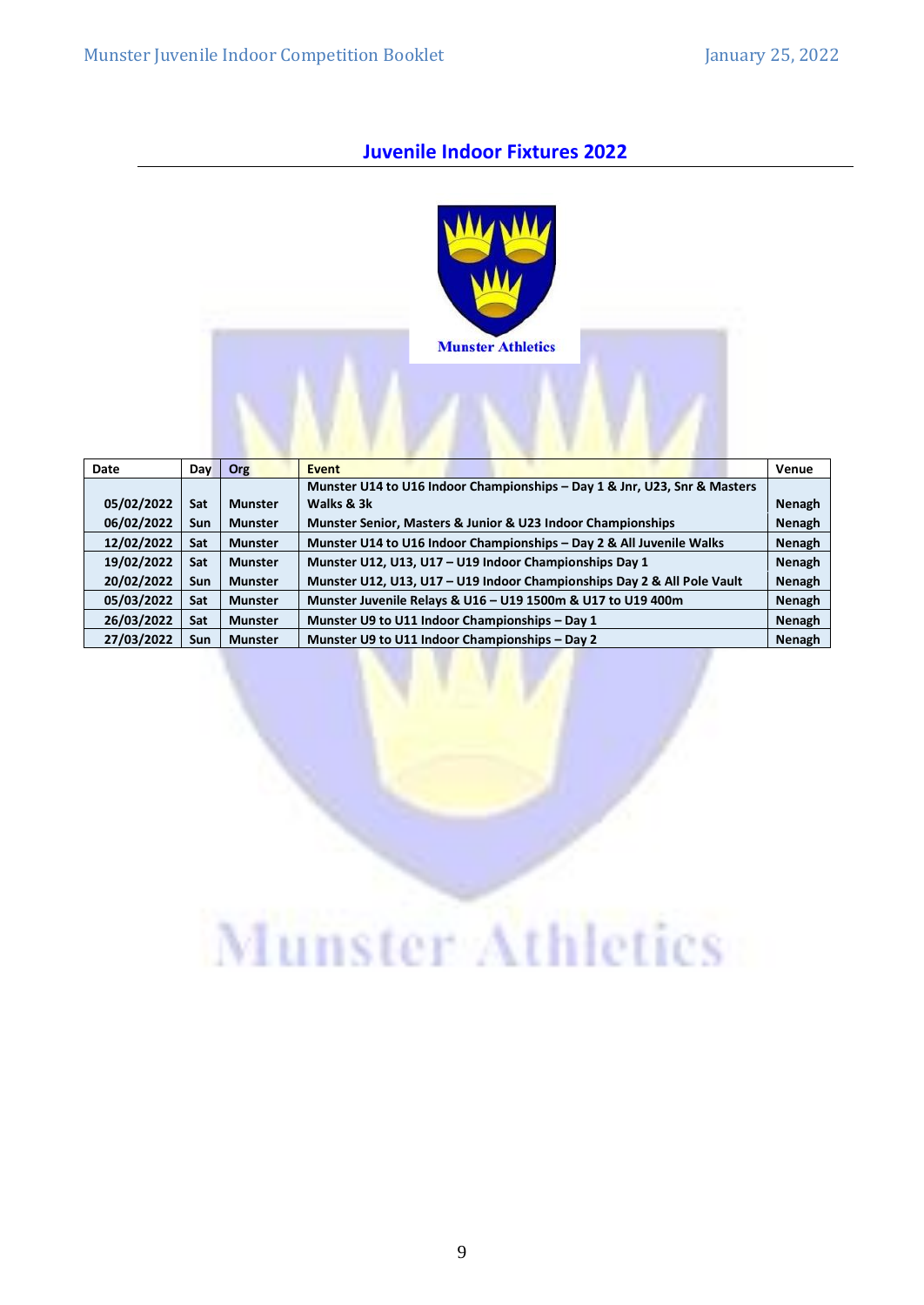#### **Munster Athletics Juvenile Indoor Regulations 2022**



- 1. *NO ENTRY OR CHANGE OF ENTRY ON THE DAY OF CHAMPIONSHIPS.*
- 2. **WA Rules apply**
- 3. Individual Track & Field Championships for Boys and Girls ages 9-19.
- *4. All athletes must be registered for 2022.*
- 5. Club Singlets and shorts must be worn (see Attire on page 6).
- 6. The first three (3) from each region *qualify* for the National Championships.
- 7. There is no **direct/open** entry for athletes U17, U18 or U19. These age groups must compete and qualify from their Munster Championships.
- 8. An athlete may compete in **THREE (3)** events plus **TWO (2)** relays.
- 9. Athletes are confined to their own age group (except for relays, see Relay rules below).
- 10. All entries must be made ONLINE & come through the Club Secretary.
- **11. COLLECTING YOUR NUMBER DOES NOT MEAN YOU ARE CHECKED IN.**

#### 12. **Check in rules:**

- o All athletes must collect a competition number.
- o All athletes, track and field CHECK IN at the appropriate check in area.
- o Call room will be in operation for track events
- $\circ$  Field events will be called 15 minutes prior to start time. Athletes to report to Field Event location. No Call Room in operation for Field Events.
- o **Athletes are not permitted to carry or use electronic recording or transmission equipment (e.g. Earphones, notebooks, tablets, I-Pods, smart phones etc) in the competition area. NOTE: The competition area starts at the assembly/call room.**
- o No spectators, no bags or gear to be left in the area.
- 13. **ONLY 5mm SPIKES MAY BE USED – this includes the HIGH JUMP. WA rules apply for footwear.**
- **14. Use of Starting Blocks**
	- o U9, U10, U11 may use a Standing or Crouch Start position.
	- o For U12 & U13, the use of Starting Blocks is optional, but they must use the Crouch Start position.
	- $\circ$  U14 to U19 must use Starting Block provided by the Stadium or Organising Committee.
- **15. WA False Start Rules apply.** 
	- o U9 to U11 Any athlete guilty two false starts means disqualification.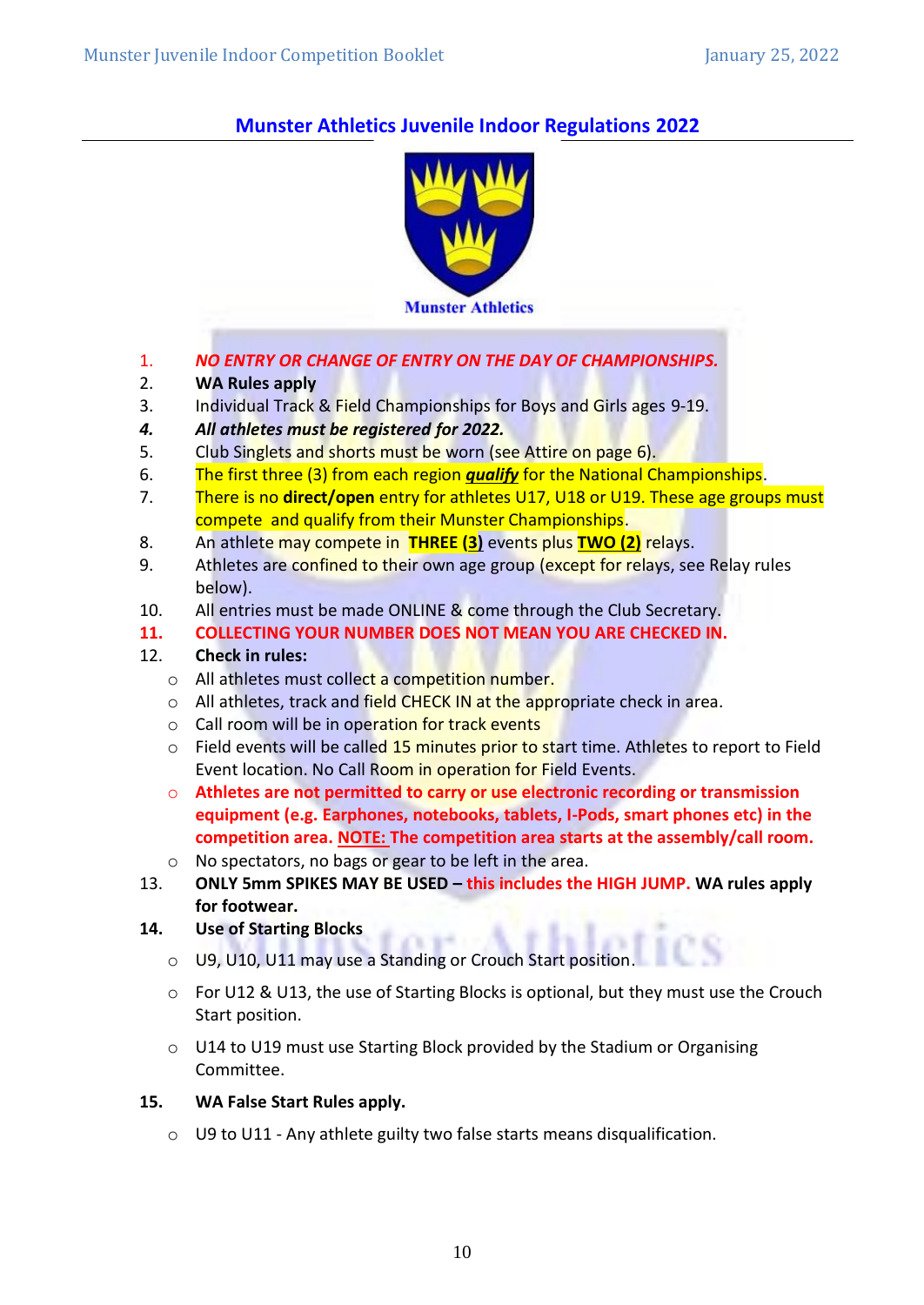- o U12, U13, 14, 15 One false start and all are on warning of next false start leading to disqualification.
- o U16 upwards First false start leads to disqualification.
- **16. An athlete shall be excluded from participation in all further events in the competition, including relays in cases where: -**
	- $\circ$  A final confirmation was given that the athlete would start in an event but then failed to participate.
	- o An athlete qualified in preliminaries or heats for further participation in an event but then failed to participate further (Rule 142.4).
	- o An athlete fails to provide a bona fide effort to compete in an event.
	- o **The duration of the competition that this rule pertains to is defined as being consecutive days i.e.. Friday, Saturday and Sunday of a single weekend.**
- **17. ALL FIELD EVENT ATHLETES MUST BE TECHNICALLY PROFICIENT AND COMPETENT IN THE EVENT IN THE INTEREST OF SAFETY.**
- 18. Warm up marks for field events should be completed where possible before the time schedule.
- 19. Individual Championships **U12 to U19**: all athletes will be allowed 3 trials at field events, the top 8 athletes will be allowed a further 3 trials, except for High Jump and Pole Vault.
- 20. In the Long Jump competitions, U11, U12 & U/13 athletes jump/take-off from the Board & U/9 & U/10 athletes jump/take-off from a sand marker. In the Girls & Boys U/9, U/10 & U/11 competitions, each athlete will have **3** attempts.
- 21. High Jump Opening Heights can be found in Appendix 1 at the end of this Booklet.
- 22. Pole Vault Opening Heights can be found in Appendix 1 at the end of this Booklet.

#### **23. Heat Qualification**

- o Where a heat is listed, if insufficient competitors check in, a **FINAL** will be held at *heat time*.
- o **400m,** *600m, 800m and 1500m* will be on times only. No qualifiers to a final.
- o *200m*  4 fastest athletes to the final
- o *60m & 60mH – Qualifiers depend on number of heats. See Table below:-*

| ADVANCEMENT FROM HEATS TO SEMI-FINALS IF REQUIRED |              |               |                         |                |                      |                |       |  |
|---------------------------------------------------|--------------|---------------|-------------------------|----------------|----------------------|----------------|-------|--|
|                                                   |              | <b>HEATS</b>  |                         |                | <b>SEMI - FINALS</b> |                |       |  |
| <b>Declared Athletes</b>                          | <b>Heats</b> | <b>Places</b> | <b>Times</b>            | <b>Heats</b>   | <b>Places</b>        | <b>Times</b>   | Final |  |
| $1 - 8$                                           |              |               |                         |                |                      |                |       |  |
| $9 - 16$                                          | $\mathbf{2}$ | 3             | $\mathbf{2}$            |                |                      |                |       |  |
| $17 - 24$                                         | 3            | 2             | $\overline{2}$          |                |                      |                |       |  |
| $25 - 32$                                         | 4            | 3             | $\overline{\mathbf{4}}$ | $\overline{2}$ | 3                    | $\overline{2}$ |       |  |
| $33 - 40$                                         | 5            | 4             | 4                       | 3              | $\mathbf{2}$         | 2              |       |  |
| $41 - 48$                                         | 6            | 3             | 6                       | 3              | $\mathbf{2}$         | $\mathbf{2}$   |       |  |
| $49 - 56$                                         | 7            | 3             | 3                       | 3              | $\overline{2}$       | $\mathbf{2}$   |       |  |
| $57 - 64$                                         | 8            | $\mathbf{2}$  | 8                       | 3              | $\mathbf{2}$         | $\mathbf{2}$   |       |  |
| $65 - 72$                                         | 9            | $\mathbf{2}$  | 6                       | 3              | $\mathbf{2}$         | $\mathbf{2}$   |       |  |
| $73 - 80$                                         | 10           | $\mathbf{2}$  | 4                       | 3              | $\mathbf{2}$         | $\mathbf{2}$   |       |  |
| $81 - 88$                                         | 11           | $\mathbf{2}$  | $\mathbf{2}$            | 3              | $\mathbf{2}$         | $\mathfrak{p}$ |       |  |

24. An athlete must inform the Chief Judge when leaving the Competition Area.

25. Athletes must leave the arena when their event is complete.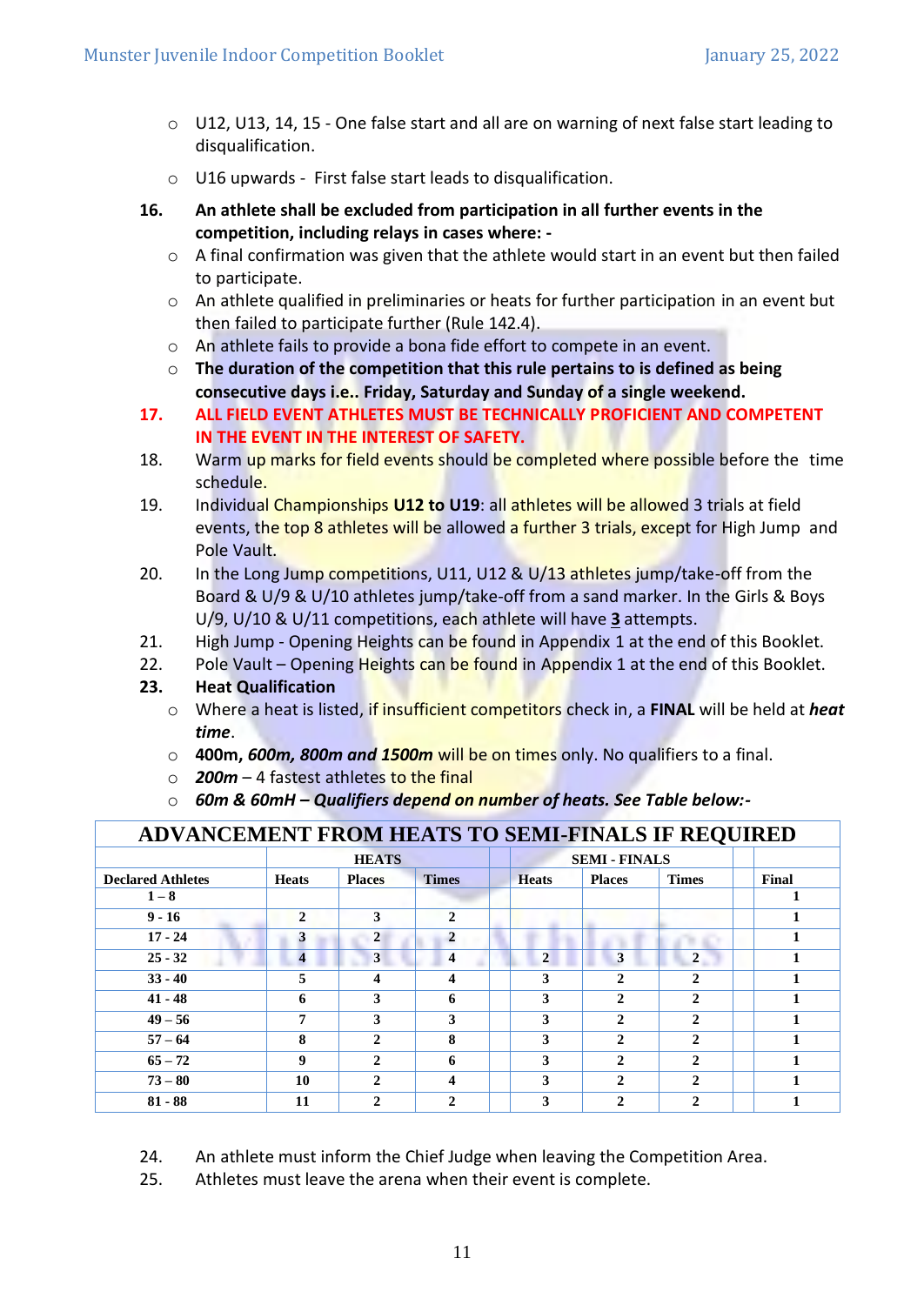26. There will be no medal presentation. Medals will be given out at Field Event site and at Finish Line for Track Events.

- 27. Coaches and parents are *not allowed* on the track at any time. This area is for Officials & competing athletes only. Please stay outside the perimeter fencing surrounding the competition area.
- 28. Any parent or club official found on the track risk the possibility of their athlete and club being disqualified.
- **29.** Please have respect for the stadium and its environs and adhere to all rules of the stadium. **CLUBS SHOULD ENSURE THAT THEY HAVE PROPER SUPERVISION OVER THEIR ATHLETES. CLUBS WILL BE HELD RESPONSIBLE SHOULD ANY DAMAGE BE CAUSED BY THEIR ATHLETES TO STADIUM PROPERTY, EQUIPMENT OR THE STADIUM ITSELF.**
- 30. Please do not leave your personal belongings unattended.
- 31. The Programme of Events for each competition is published as a guideline only and may be advanced or be delayed during the course of the Championships. Munster Athletics reserves the right to alter the programme and timetables to facilitate the smooth running of the competition. Any alterations will be published on the Munster Athletics website **[www.munsterathletics.com](http://www.munsterathletics.com/)** or announced over the PA on the day of competition.
- 32. Munster Athletics will publish information\* pertaining to athletes who are entered into competitions hosted by or held in association with Munster Athletics. \*(name, club, event & age category for results, teams for national events, programmes, awards & any other related information).
- 33. Please direct any queries to Munster Juvenile Indoor Secretary at [ahoey@munsterathletics.com](mailto:ahoey@munsterathletics.com)
- 34. **Live results will be available each day at live.munsterathletics.ie**

#### **RELAYS**

- **►** An athlete may move up one age group.
- ➢ Athletes may compete in **TWO (2)** relays on the day.
- $\triangleright$  At least two members of a competing relay team, participating in that event on that day must be of the correct age.

an t

- ➢ 17, 18, 19 age groups for relays, all athletes may move up one age group.
- ➢ If **a** sub is present on the day and declared, medal will be presented.
- $\triangleright$  Relay teams qualify from region, 3 teams per region per category.
- $\triangleright$  If 6 teams or less check in, a Final will be held at Heat time.
- ➢ Team names, DOB, registration numbers must be submitted with entry.
- ➢ DECLARATION SHEETS MUST BE FILLED IN FOR EACH INDIVIDUAL TEAM.
- $\triangleright$  Spot checks will be carried out on team declarations.

#### **IMPORTANT**

By submitting your entries for these Championships, you are declaring on behalf of your Club that the athletes are technically proficient and competent to take part in the Hurdles, High Jump, Pole Vault and Shot Put in the interest of Safety.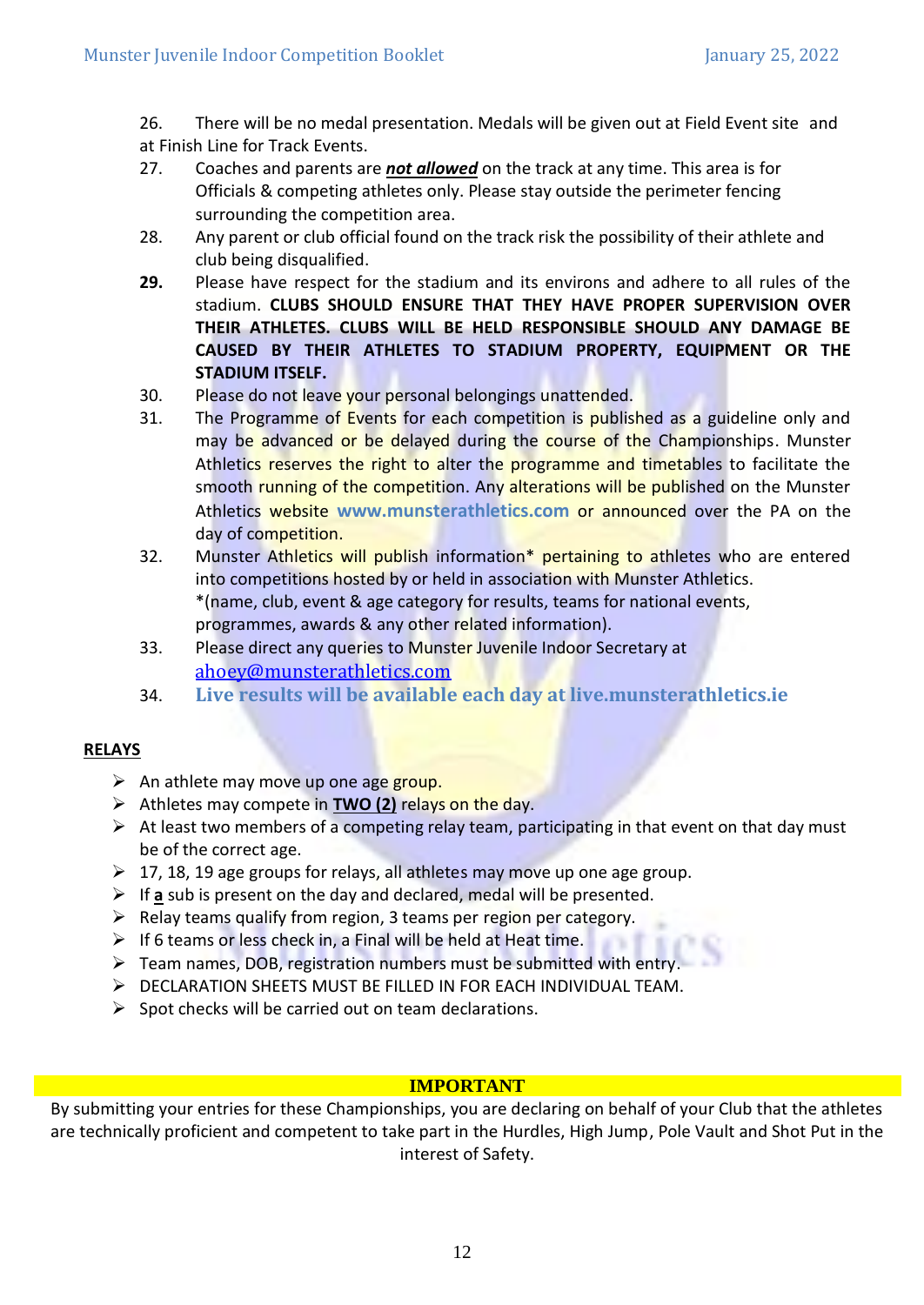

#### **MUNSTER ATHLETICS**

**EVENT: U14 TO U16 INDOOR CHAMPIONSHIPS**

| <b>VENUE:</b><br><b>DATE</b> | <b>Saturday 5th February</b> | Nenagh Olympic Stadium, Nenagh, Co, Tipperary |                  |            |                  |                          |
|------------------------------|------------------------------|-----------------------------------------------|------------------|------------|------------------|--------------------------|
| TIME:                        | 10.00am                      |                                               |                  |            |                  |                          |
|                              |                              |                                               |                  |            |                  |                          |
| <b>Session 1</b>             | 10.00am                      |                                               |                  |            |                  |                          |
| 800m                         |                              |                                               | <b>Long Jump</b> |            | 10.00am          |                          |
|                              |                              |                                               |                  | <b>Age</b> |                  |                          |
| Gender                       | Age Cat.                     | <b>Event</b>                                  | Gender           | Cat.       | <b>Event</b>     |                          |
| Girls                        | U14                          | 800m                                          | Girls            | U15        | Long Jump        |                          |
| <b>Boys</b>                  | U14                          | 800m                                          | <b>Boys</b>      | <b>U15</b> | Long Jump        |                          |
| Girls                        | U15                          | 800m                                          | Girls            | U16        | Long Jump        |                          |
|                              |                              |                                               |                  |            |                  |                          |
| <b>Session 2</b>             | 1pm                          |                                               |                  |            |                  |                          |
|                              |                              |                                               |                  | <b>Age</b> |                  |                          |
| Gender                       | <b>Age Cat.</b>              | <b>Event</b>                                  | Gender           | Cat.       | <b>Event</b>     |                          |
| <b>Boys</b>                  | U15                          | 800m                                          | <b>Boys</b>      | U16        | Long Jump        |                          |
|                              |                              |                                               |                  |            |                  | 1.00 <sub>pm</sub>       |
| Girls                        | U16                          | 800m                                          | <b>Boys</b>      | U14        | <b>High Jump</b> | (centre track)<br>2.30pm |
| <b>Boys</b>                  | U16                          | 800m                                          | Girls            | U14        | High Jump        | (centre track)           |
|                              |                              |                                               |                  |            |                  |                          |
| <b>200m</b>                  | 3.00pm                       |                                               | <b>Shot Put</b>  |            | 10.00am          |                          |
|                              |                              |                                               |                  | <b>Age</b> |                  |                          |
| Gender                       | Age Cat.                     | Event                                         | Gender           | Cat.       | Event            |                          |
| Girls                        | U16                          | 200m                                          | Girls            | U14        | <b>Shot Put</b>  |                          |
| <b>Boys</b>                  | U16                          | 200m                                          | <b>Boys</b>      | U14        | <b>Shot Put</b>  |                          |
|                              |                              |                                               | Girls            | U15        | <b>Shot Put</b>  |                          |
|                              |                              |                                               | <b>Boys</b>      | U15        | <b>Shot Put</b>  |                          |
|                              |                              |                                               | Girls            | U16        | <b>Shot Put</b>  |                          |
|                              |                              |                                               | <b>Boys</b>      | U16        | Shot Put         |                          |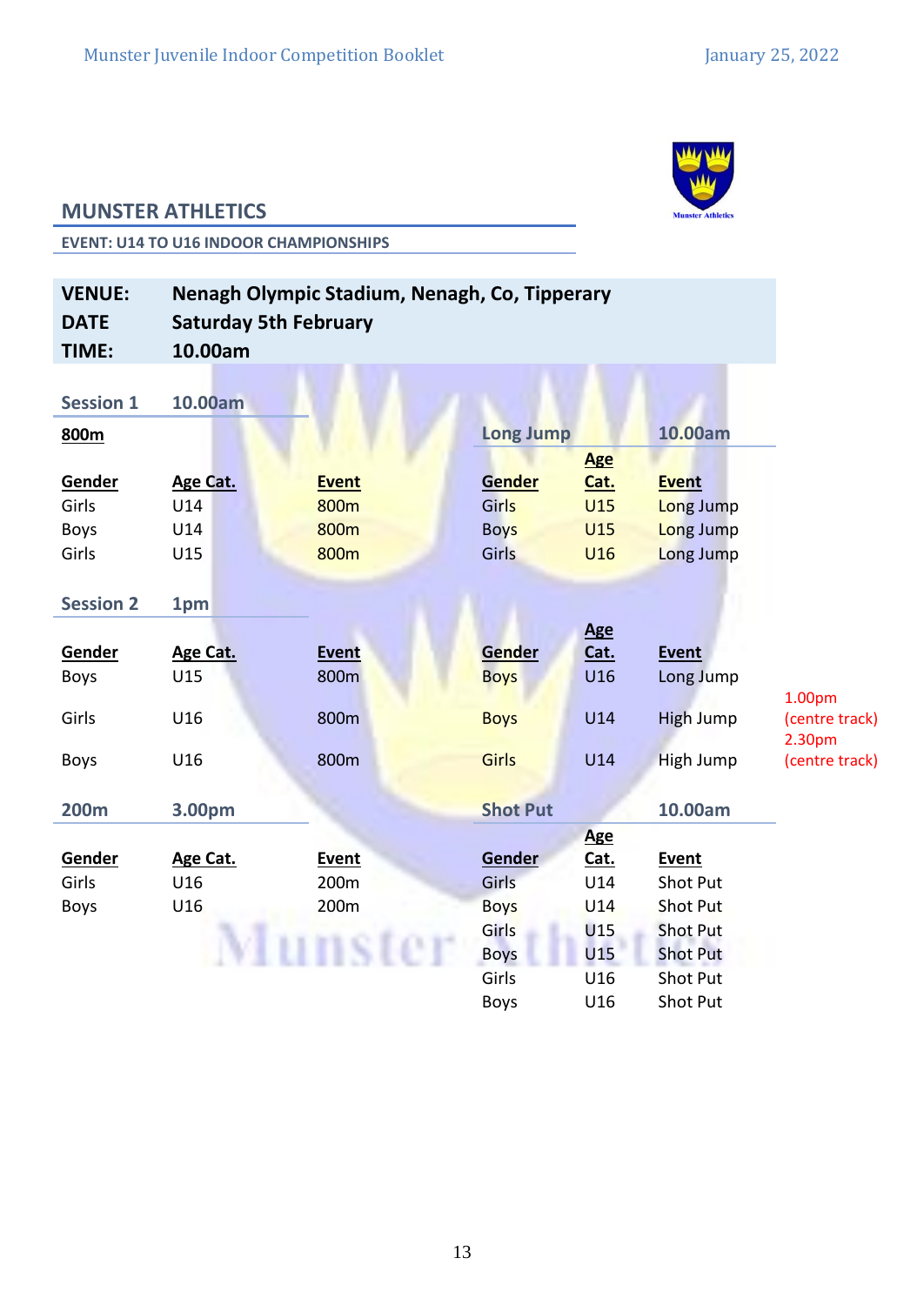

#### **MUNSTER ATHLETICS**

**EVENT: U14 TO U16 INDOOR CHAMPIONSHIPS**

| <b>VENUE:</b><br><b>DATE</b> | Nenagh Olympic Stadium, Nenagh, Co, Tipperary<br><b>Saturday 12th February</b> |                 |                               |            |                      |         |  |
|------------------------------|--------------------------------------------------------------------------------|-----------------|-------------------------------|------------|----------------------|---------|--|
| TIME:                        | 10.00am                                                                        |                 |                               |            |                      |         |  |
|                              |                                                                                |                 |                               |            |                      |         |  |
| <b>Sprints</b>               |                                                                                | 10.00am         | <b>Triple &amp; Long Jump</b> |            |                      | 10.00am |  |
|                              |                                                                                |                 |                               | <b>Age</b> |                      |         |  |
| Gender                       | <b>Age Cat.</b>                                                                | <b>Event</b>    | <b>Gender</b>                 | Cat.       | <b>Event</b>         |         |  |
| Girls                        | U14                                                                            | 60 <sub>m</sub> | Girls                         | U16        | <b>Triple Jump</b>   |         |  |
| <b>Boys</b>                  | U14                                                                            | 60 <sub>m</sub> | <b>Boys</b>                   | U16        | <b>Triple Jump</b>   |         |  |
| Girls                        | U15                                                                            | 60 <sub>m</sub> | Girls                         | U14        | Long Jump            |         |  |
| <b>Boys</b>                  | U15                                                                            | 60 <sub>m</sub> | <b>Boys</b>                   | U14        | Long Jump            |         |  |
| Girls                        | U16                                                                            | <b>60m</b>      |                               |            |                      |         |  |
| <b>Boys</b>                  | U16                                                                            | 60 <sub>m</sub> |                               |            |                      |         |  |
|                              |                                                                                |                 |                               |            |                      |         |  |
| <b>Walks</b>                 | after sprints                                                                  |                 | <b>High Jump</b>              |            |                      |         |  |
|                              |                                                                                |                 |                               | <b>Age</b> |                      |         |  |
|                              | U14-U15                                                                        | 1k walk         | Gender                        | Cat.       | <b>Event</b>         |         |  |
|                              | U16-U19                                                                        | 1.5k walk       | <b>Girls</b>                  | U15        | High Jump Outer area |         |  |
|                              |                                                                                |                 | <b>Boys</b>                   | <b>U15</b> | High Jump Outer area |         |  |
| <b>Hurdles</b>               |                                                                                |                 | Girls                         | U16        | High Jump Outer area |         |  |
| Gender                       | Age Cat.                                                                       | <b>Event</b>    | <b>Boys</b>                   | U16        | High Jump Outer area |         |  |
| Girls                        | U14                                                                            | 60mH (2'3")     |                               |            |                      |         |  |
| <b>Boys</b>                  | U14                                                                            | 60mH (2'6")     |                               |            |                      |         |  |
| Girls                        | U15                                                                            | 60mH (2'6")     |                               |            |                      |         |  |
| Girls                        | U16                                                                            | 60mH (2'6")     |                               |            |                      |         |  |
| <b>Boys</b>                  | U15                                                                            | 60mH (2'9")     |                               |            |                      |         |  |
| <b>Boys</b>                  | U16                                                                            | 60mH (2'9")     |                               |            |                      |         |  |
|                              |                                                                                |                 |                               |            |                      |         |  |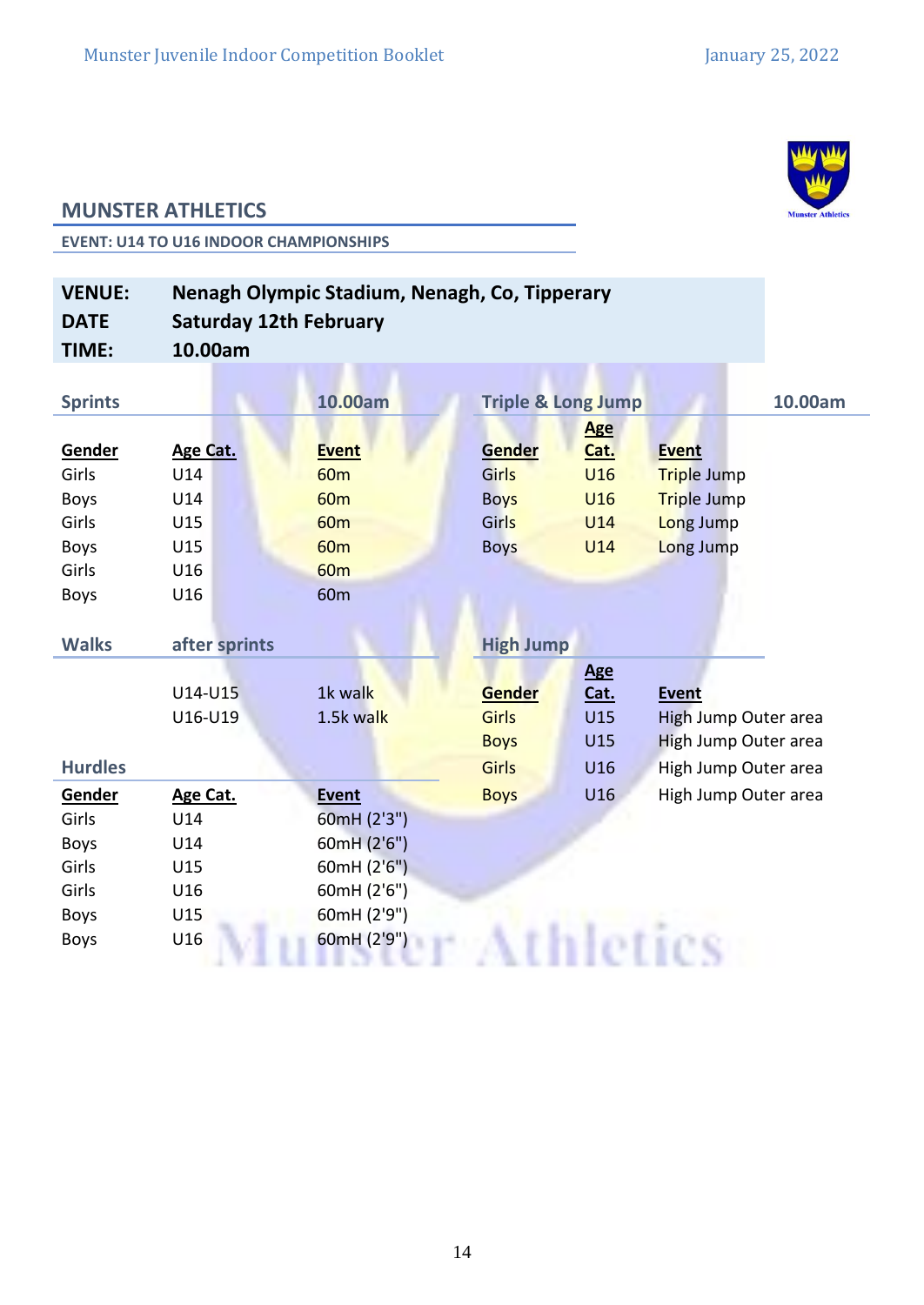

|      |                | <b>MUNSTER ATHLETICS</b> |                                               |                                                      |            |                    |                                              |                               |                               |                  |  |
|------|----------------|--------------------------|-----------------------------------------------|------------------------------------------------------|------------|--------------------|----------------------------------------------|-------------------------------|-------------------------------|------------------|--|
|      |                |                          | <b>EVENT: U12 TO U19 INDOOR CHAMPIONSHIPS</b> |                                                      |            |                    |                                              |                               |                               |                  |  |
|      |                |                          |                                               |                                                      |            |                    |                                              |                               |                               |                  |  |
|      |                |                          |                                               | VENUE: Nenagh Olympic Stadium, Nenagh, Co, Tipperary |            |                    |                                              |                               |                               |                  |  |
|      | <b>DATE</b>    |                          | <b>Saturday 19th February</b>                 |                                                      |            |                    |                                              |                               |                               |                  |  |
|      | TIME:          | 10.00am                  |                                               |                                                      |            |                    |                                              |                               |                               |                  |  |
|      |                |                          |                                               |                                                      |            |                    |                                              |                               |                               |                  |  |
|      | <b>Hurdles</b> |                          | 10.00am                                       |                                                      |            |                    | <b>High Jump &amp; Long Jump</b>             |                               | 10.00am                       |                  |  |
|      | Gender         | <b>Age Cat. Event</b>    |                                               |                                                      |            |                    | Gender Age Cat.                              | <b>Event</b>                  |                               |                  |  |
|      | Girls          | U13                      | 60mH (2'3")                                   |                                                      | 10am Girls |                    | <b>U12</b>                                   | Long Jump                     |                               | (Pit 2)          |  |
|      | Boys           | U13                      | 60mH (2'3")                                   |                                                      |            | <b>Boys</b>        | U12                                          | Long Jump                     |                               | (Pit 1 after TJ) |  |
|      | Girls          | U17                      | 60mH (2'6")                                   |                                                      | 10am Girls |                    | U13                                          |                               | <b>High Jump Outer area</b>   |                  |  |
|      | Girls          | U18                      | 60mH (2'6")                                   |                                                      |            | <b>Boys</b>        | U13                                          |                               | <b>High Jump Outer area</b>   |                  |  |
|      | Girls          | U19                      | 60mH (2'9")                                   |                                                      |            | <b>Girls</b>       | <b>U12</b>                                   |                               | <b>High Jump Outer area</b>   |                  |  |
|      | Boys           | U17                      | 60mH (3'0")                                   |                                                      |            | <b>Boys</b>        | U12                                          |                               | <b>High Jump Outer area</b>   |                  |  |
|      | Boys           | U18                      | 60mH (3'0")                                   |                                                      |            | <b>Girls</b>       | U13                                          | Long Jump                     |                               | (Pit 2)          |  |
|      | Boys           | U19                      | 60mH (3'3")                                   |                                                      |            | <b>Boys</b>        | U13                                          | Long Jump                     |                               | (Pit 1)          |  |
|      |                |                          |                                               |                                                      |            |                    |                                              |                               |                               |                  |  |
|      |                |                          |                                               |                                                      |            |                    |                                              |                               |                               |                  |  |
|      |                |                          | 200m - 600m (after Hurdles) 12 pm             |                                                      |            |                    | High Jump after Hurdles (12 pm)              |                               |                               |                  |  |
|      | Gender         | Age Cat. Event           |                                               |                                                      |            |                    | Gender Age Cat.                              | <b>Event</b>                  |                               |                  |  |
| 12pm | <b>Girls</b>   | U17                      | 200m Heats                                    |                                                      |            | Girls              | <b>U17, U18, U19</b>                         |                               | <b>High Jump Center track</b> |                  |  |
|      | <b>Boys</b>    | <b>U17</b>               | 200m Heats                                    |                                                      |            | <b>Boys</b>        | <b>U17, U18, U19</b>                         | <b>High Jump Center track</b> |                               |                  |  |
|      | Girls          | <b>U18</b>               | 200 <sub>m</sub> Heats                        |                                                      |            |                    |                                              |                               |                               |                  |  |
|      | <b>Boys</b>    | <b>U18</b>               | 200m Heats                                    |                                                      |            |                    |                                              |                               |                               |                  |  |
|      | <b>Girls</b>   | <b>U19</b>               | 200m Heats                                    |                                                      |            | <b>Triple Jump</b> |                                              |                               | 10.00am                       |                  |  |
|      | <b>Boys</b>    | <b>U19</b>               | 200m Heats                                    |                                                      |            | <b>Gender</b>      | Age Cat.                                     | <b>Event</b>                  |                               |                  |  |
| 1pm  | Girls          | U12                      | 600m                                          |                                                      |            | <b>Girls</b>       | U17                                          | <b>Triple Jump</b>            |                               | (Pit 1)          |  |
|      | Boys           | U12                      | 600m                                          |                                                      |            | <b>Boys</b>        | U17                                          | <b>Triple Jump</b>            |                               |                  |  |
|      | Girls          | U13                      | 600m                                          |                                                      |            | <b>Girls</b>       | U18                                          | <b>Triple Jump</b>            |                               |                  |  |
|      | Boys           | U13                      | 600m                                          |                                                      |            | <b>Boys</b>        | U18                                          | <b>Triple Jump</b>            |                               |                  |  |
|      | 200m Finals    |                          |                                               |                                                      |            | Girls              | U19                                          | Triple Jump                   |                               |                  |  |
|      |                |                          |                                               |                                                      |            | <b>Boys</b>        | U19                                          | Triple Jump                   |                               |                  |  |
|      |                |                          |                                               |                                                      |            |                    | All Triple Jumps will be run together @ 10am |                               |                               |                  |  |
|      |                |                          |                                               |                                                      |            |                    |                                              |                               |                               |                  |  |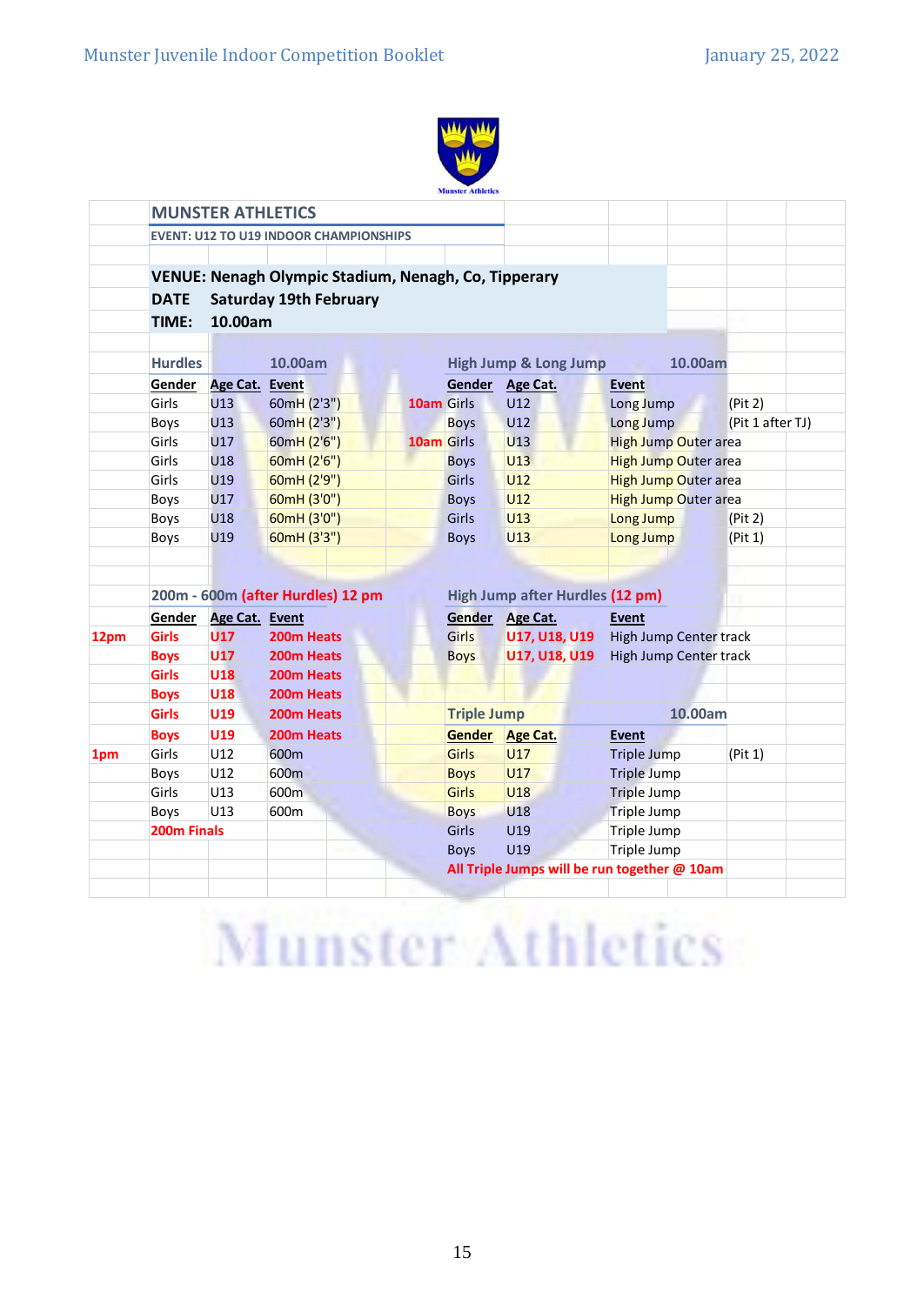

|                | <b>MUNSTER ATHLETICS</b> |                                                      |                  |                            |                                            |
|----------------|--------------------------|------------------------------------------------------|------------------|----------------------------|--------------------------------------------|
|                |                          | <b>EVENT: U12 TO U19 INDOOR CHAMPIONSHIPS</b>        |                  |                            |                                            |
|                |                          | VENUE: Nenagh Olympic Stadium, Nenagh, Co, Tipperary |                  |                            |                                            |
| <b>DATE</b>    |                          | <b>Sunday 20th February</b>                          |                  |                            |                                            |
| TIME:          | 10.00am                  |                                                      |                  |                            |                                            |
|                |                          |                                                      |                  |                            |                                            |
| <b>Sprints</b> |                          | 10.00am                                              | <b>Long Jump</b> |                            | 10.00am                                    |
| Gender         | <b>Age Cat.</b>          | <b>Event</b>                                         | Gender           | <b>Age Cat.</b>            | <b>Event</b>                               |
| Girls          | U12                      | 60 <sub>m</sub>                                      | <b>Boys</b>      | <b>U17, U18, U19</b>       | Long Jump                                  |
| Boys           | U12                      | 60 <sub>m</sub>                                      | <b>Girls</b>     | U17                        | Long Jump                                  |
| Girls          | U13                      | <b>60m</b>                                           | <b>Girls</b>     | U18 & U19                  | Long Jump                                  |
| <b>Boys</b>    | U13                      | <b>60m</b>                                           |                  |                            |                                            |
| Girls          | U17                      | <b>60m</b>                                           |                  |                            |                                            |
| Boys           | U17                      | 60 <sub>m</sub>                                      |                  |                            |                                            |
| Girls          | U18                      | <b>60m</b>                                           |                  |                            |                                            |
| Boys           | U18                      | <b>60m</b>                                           |                  | <b>Pole Vault all ages</b> |                                            |
| Girls          | U19                      | <b>60m</b>                                           | <b>Boys</b>      |                            | 9.30am warm up & 10.00am competition start |
| <b>Boys</b>    | U19                      | 60 <sub>m</sub>                                      | Girls            |                            | 1.00pm warm up & 2.00pm compeition start   |
|                |                          |                                                      |                  |                            |                                            |
| 800m           |                          | after 60m sprints (1pm)                              | <b>Shot Put</b>  |                            | 10.00am                                    |
| Gender         | Age Cat. Event           |                                                      | <b>Gender</b>    | Age Cat.                   | <b>Event</b>                               |
| Girls          | U17                      | 800m                                                 | <b>Girls</b>     | $U17-18$                   | Shot Put 3k                                |
| Boys           | U17                      | 800m                                                 | <b>Girls</b>     | U <sub>19</sub>            | Shot Put 4k                                |
| Girls          | U18                      | 800m                                                 | <b>Girls</b>     | U12                        | Shot Put 2k                                |
| Boys           | U18                      | 800m                                                 | <b>Boys</b>      | U12                        | Shot Put 2k                                |
| Girls          | U19                      | 800m                                                 | <b>Girls</b>     | U13                        | <b>Shot Put 2k</b>                         |
| Boys           | U19                      | 800m                                                 | <b>Boys</b>      | U <sub>13</sub>            | Shot Put 2k                                |
|                |                          |                                                      | <b>Boys</b>      | $U17-18$                   | <b>Shot Put 5k</b>                         |
|                |                          |                                                      | <b>Boys</b>      | U19                        | Shot Put 6k                                |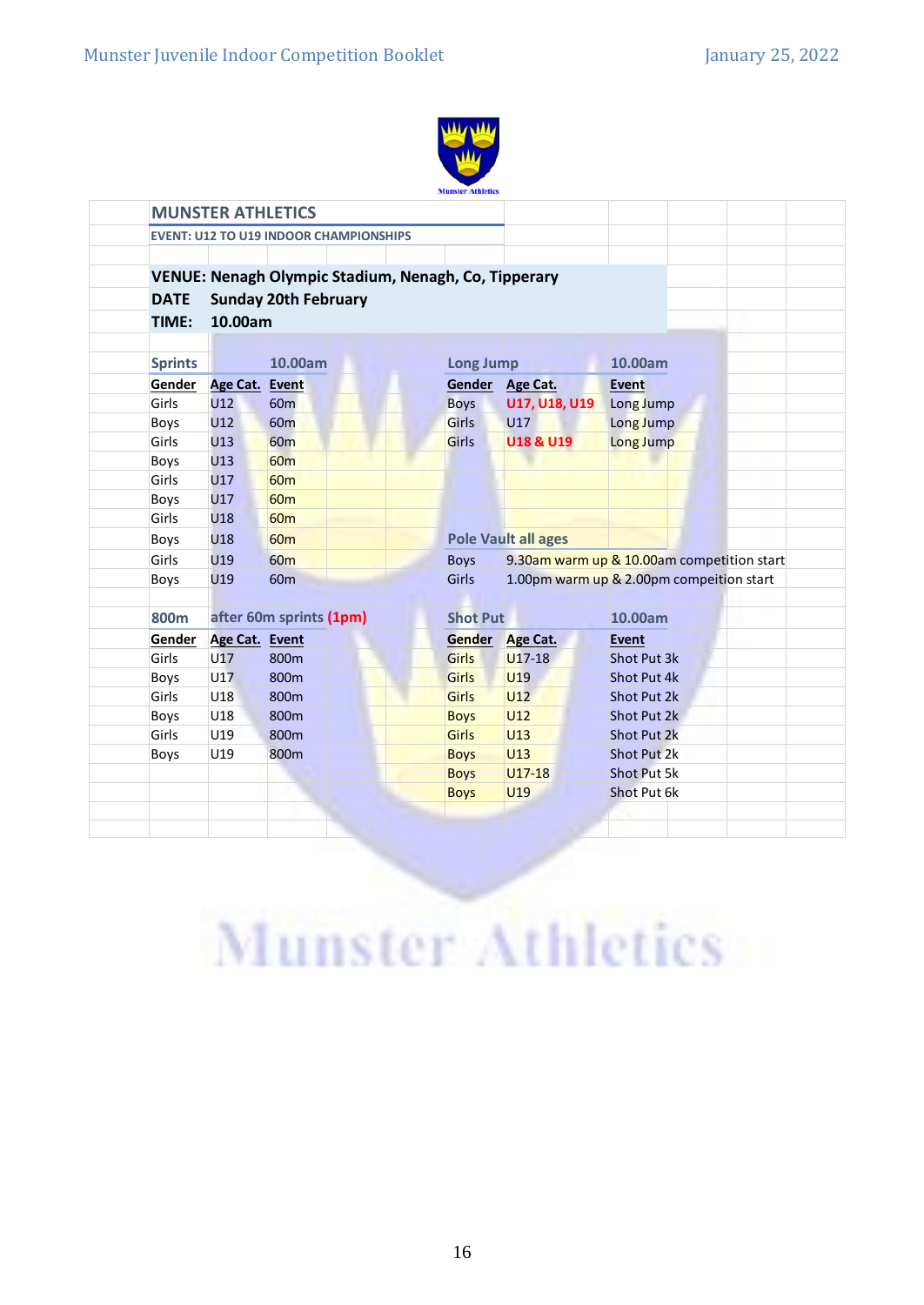

#### **MUNSTER ATHLETICS**

**EVENT: U12 TO U19 INDOOR CHAMPIONSHIPS**

| <b>VENUE:</b> | Nenagh Olympic Stadium, Nenagh, Co, Tipperary |
|---------------|-----------------------------------------------|
| <b>DATE</b>   | <b>Saturday 5th March</b>                     |
| TIME:         | 10.00am                                       |

| 1500m       |          |              | <b>Relays</b> | after 400m      |              |
|-------------|----------|--------------|---------------|-----------------|--------------|
| Gender      | Age Cat. | <b>Event</b> | Gender        | <b>Age Cat.</b> | <b>Event</b> |
| Girls       | U16      | 1500m        | Girls         | U12             | 4x200m       |
| <b>Boys</b> | U16      | 1500m        | <b>Boys</b>   | U12             | 4x200m       |
| Girls       | U17      | 1500m        | Girls         | U14             | 4x200m       |
| <b>Boys</b> | U17      | 1500m        | <b>Boys</b>   | U14             | 4x200m       |
| Girls       | U18      | 1500m        | Girls         | U16             | 4x200m       |
| <b>Boys</b> | U18      | 1500m        | <b>Boys</b>   | U16             | 4x200m       |
| Girls       | U19      | 1500m        | Girls         | U18             | 4x200m       |
| <b>Boys</b> | U19      | 1500m        | <b>Boys</b>   | U18             | 4x200m       |
|             |          |              | Girls         | U13             | 4x200m       |
| 400m        |          |              | <b>Boys</b>   | U13             | 4x200m       |
| Gender      | Age Cat. | <b>Event</b> | Girls         | <b>U15</b>      | 4x200m       |
| Girls       | U17      | 400m         | <b>Boys</b>   | <b>U15</b>      | 4x200m       |
| <b>Boys</b> | U17      | 400m         | Girls         | U17             | 4x200m       |
| Girls       | U18      | 400m         | <b>Boys</b>   | U17             | 4x200m       |
| <b>Boys</b> | U18      | 400m         | Girls         | U19             | 4x200m       |
| Girls       | U19      | 400m         | <b>Boys</b>   | U19             | 4x200m       |
| <b>Boys</b> | U19      | 400m         |               |                 |              |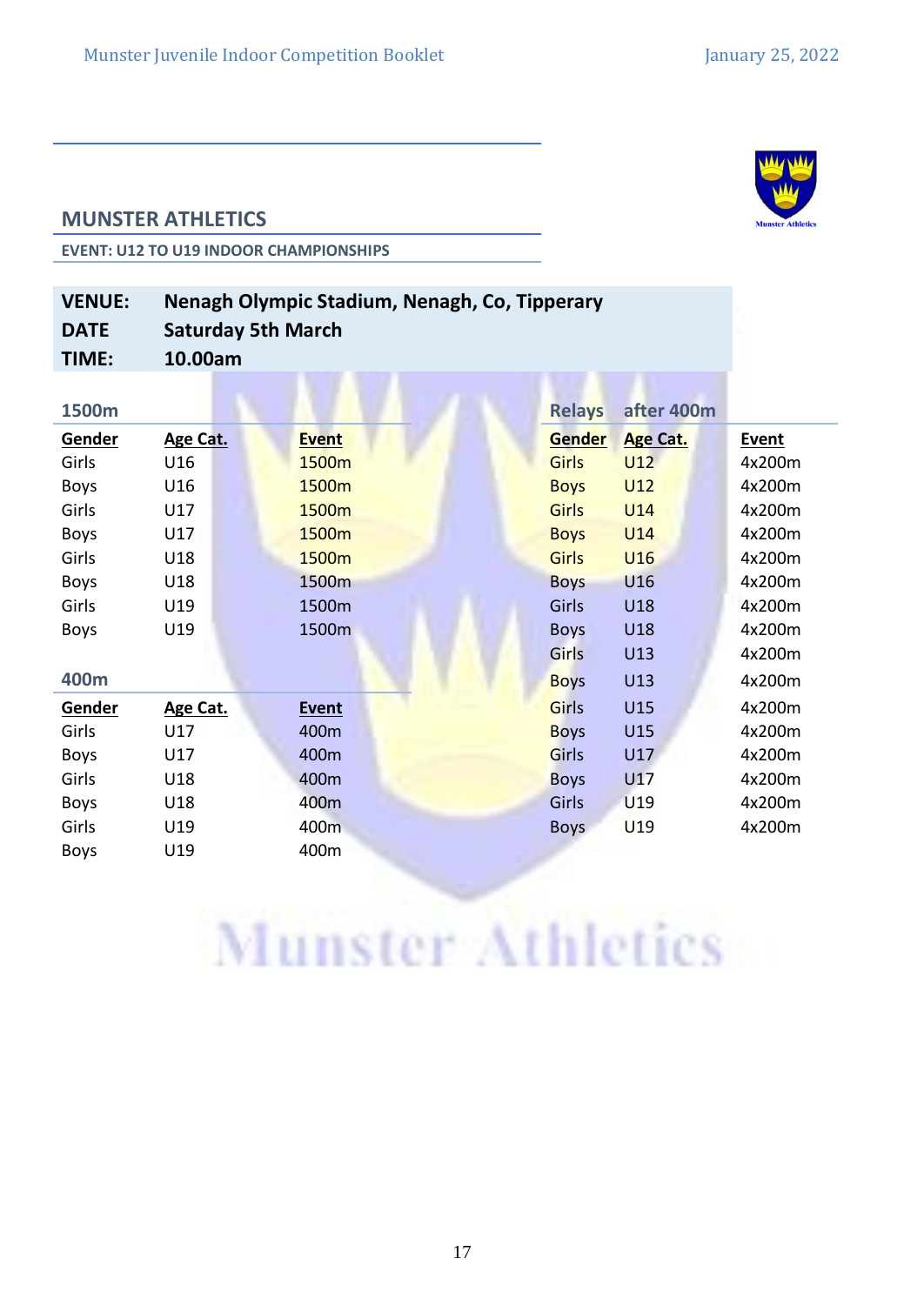|          |                 |                    | <b>INDOOR</b> |   |        |                   |        |
|----------|-----------------|--------------------|---------------|---|--------|-------------------|--------|
| Girls 13 | 60 <sub>m</sub> | 68.6cm             | 2'3''         | 5 | 11.00m | 7.25m             | 20.00m |
| Girls 14 | 60 <sub>m</sub> | 68.6cm             | 2'3''         | 5 | 11.50m | 7.50m             | 18.50m |
| Girls 15 | 60 <sub>m</sub> | 76.2cm             | 2' 6''        | 5 | 12.00m | 8.00m             | 16.00m |
| Girls 16 | 60 <sub>m</sub> | 76.2cm             | 2' 6''        | 5 | 12.00m | 8.00m             | 16.00m |
| Girls 17 | 60 <sub>m</sub> | 76.2cm             | 2' 6''        | 5 | 13.00m | 8.50m             | 13.00m |
| Girls 18 | 60 <sub>m</sub> | 76.2cm             | 2' 6''        | 5 | 13.00m | 8.50m             | 13.00m |
| Girls 19 | 60 <sub>m</sub> | 84.0 <sub>cm</sub> | 2'9''         | 5 | 13.00m | 8.50m             | 13.00m |
|          |                 |                    |               |   |        |                   |        |
| Boys 13  | 60 <sub>m</sub> | 76.2cm             | 2'3''         | 5 | 11.00m | 7.25m             | 20.00m |
| Boys 14  | 60 <sub>m</sub> | 76.2cm             | 2'6''         | 5 | 11.50m | 7.50 <sub>m</sub> | 18.50m |
| Boys 15  | 60 <sub>m</sub> | 84.0cm             | 2'9''         | 5 | 12.00m | 8.00m             | 16.00m |
| Boys 16  | 60 <sub>m</sub> | 84.0cm             | 2'9''         | 5 | 13.00m | 8.50m             | 13.00m |
| Boys 17  | 60 <sub>m</sub> | 91.4cm             | 3'0''         | 5 | 13.00m | 8.50m             | 13,00m |
| Boys 18  | 60 <sub>m</sub> | 91.4 <sub>cm</sub> | 3'0''         | 5 | 13.72m | 9.14m             | 9.72m  |
| Boys 19  | 60 <sub>m</sub> | 99.0cm             | 3'3''         | 5 | 13.72m | 9.14m             | 9.72m  |

#### **Table of Hurdle and Shot Specifications**

### **SHOT WEIGHTS**

| <b>Boys</b> | <b>AGES</b> | <b>Girls</b> |
|-------------|-------------|--------------|
| 2k          | 11          | 2k           |
| 2k          | 12          | 2k           |
| 2k          | 13          | 2k           |
| 2.72k       | 14          | 2k           |
| 3k          | 15          | 2.72k        |
| 4k          | 16          | 3k           |
| 5k          | 17          | 3k           |
| 5k          | 18          | 3k           |
| 6k          | 19          | 4k           |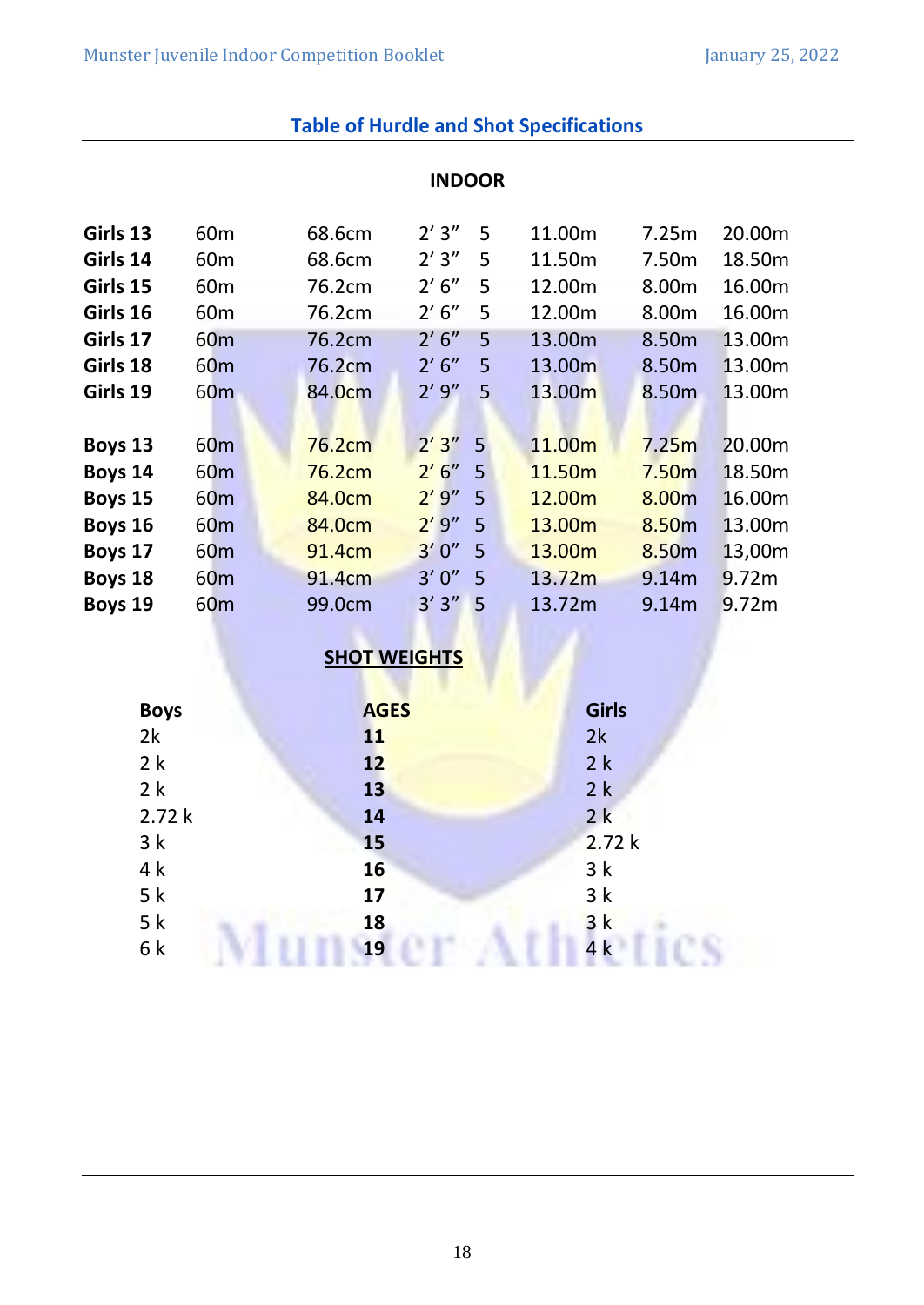| U9             | <i><b>U10</b></i> | <i>U11</i>       |
|----------------|-------------------|------------------|
| 60m            | 60m               | 60m              |
| 300m           | 500 <sub>m</sub>  | 600m             |
| Long Jump      | Long Jump         | Long Jump        |
| 4 x 100m Relay | 4 x 100m Relay    | <b>Shot Putt</b> |
|                |                   | 4 x 100m Relay   |

#### *EVENTS – U9 to U11 GIRLS & BOYS INDOORS*

#### *EVENTS – U12 to U19 GIRLS AND BOYS INDOOR*

| U12              | <b>U13</b>       | <b>U14</b>       | <b>U15</b>       |
|------------------|------------------|------------------|------------------|
| 60m              | 60m              | 60m              | 60m              |
| 600m             | 60mH             | 60mH             | 60mH             |
| High Jump        | 600m             | 800 <sub>m</sub> | 800 <sub>m</sub> |
| Long Jump        | <b>High Jump</b> | 1000m Walk       | 1000m Walk       |
| <b>Shot Putt</b> | Long Jump        | <b>High Jump</b> | <b>High Jump</b> |
| 4 x 200m Relay   | <b>Shot Putt</b> | Long Jump        | Long Jump        |
|                  | 4 x 200m Relay   | <b>Shot Putt</b> | <b>Shot Putt</b> |
|                  |                  | 4 x 200m Relay   | Pole Vault       |
|                  |                  |                  | 4 x 200m Relay   |

| <b>U16</b>       | <b>U17</b>       | <b>U18</b>        | U19              |
|------------------|------------------|-------------------|------------------|
| 60m              | 60m              | 60m               | 60m              |
| 60mH             | 60mH             | 60mH              | 60mH             |
| 200m             | 200m             | 200m              | 200m             |
| 800m             | 400m             | 400 <sub>m</sub>  | 400m             |
| 1500m            | 800 <sub>m</sub> | 800 <sub>m</sub>  | 800 <sub>m</sub> |
| 1500m Walk       | 1500m            | 1500 <sub>m</sub> | 1500m            |
| High Jump        | 1500m Walk       | 1500m Walk        | 1500m Walk       |
| Long Jump        | <b>High Jump</b> | <b>High Jump</b>  | <b>High Jump</b> |
| <b>Shot Putt</b> | Long Jump        | Long Jump         | Long Jump        |
| Pole Vault       | <b>Shot Putt</b> | <b>Shot Putt</b>  | <b>Shot Putt</b> |
| Triple Jump      | Pole Vault       | Pole Vault        | Pole Vault       |
| 4 x 200m Relay   | Triple Jump      | Triple Jump       | Triple Jump      |
|                  | 4 x 200m Relay   | 4 x 200m Relay    | 4 x 200m Relay   |